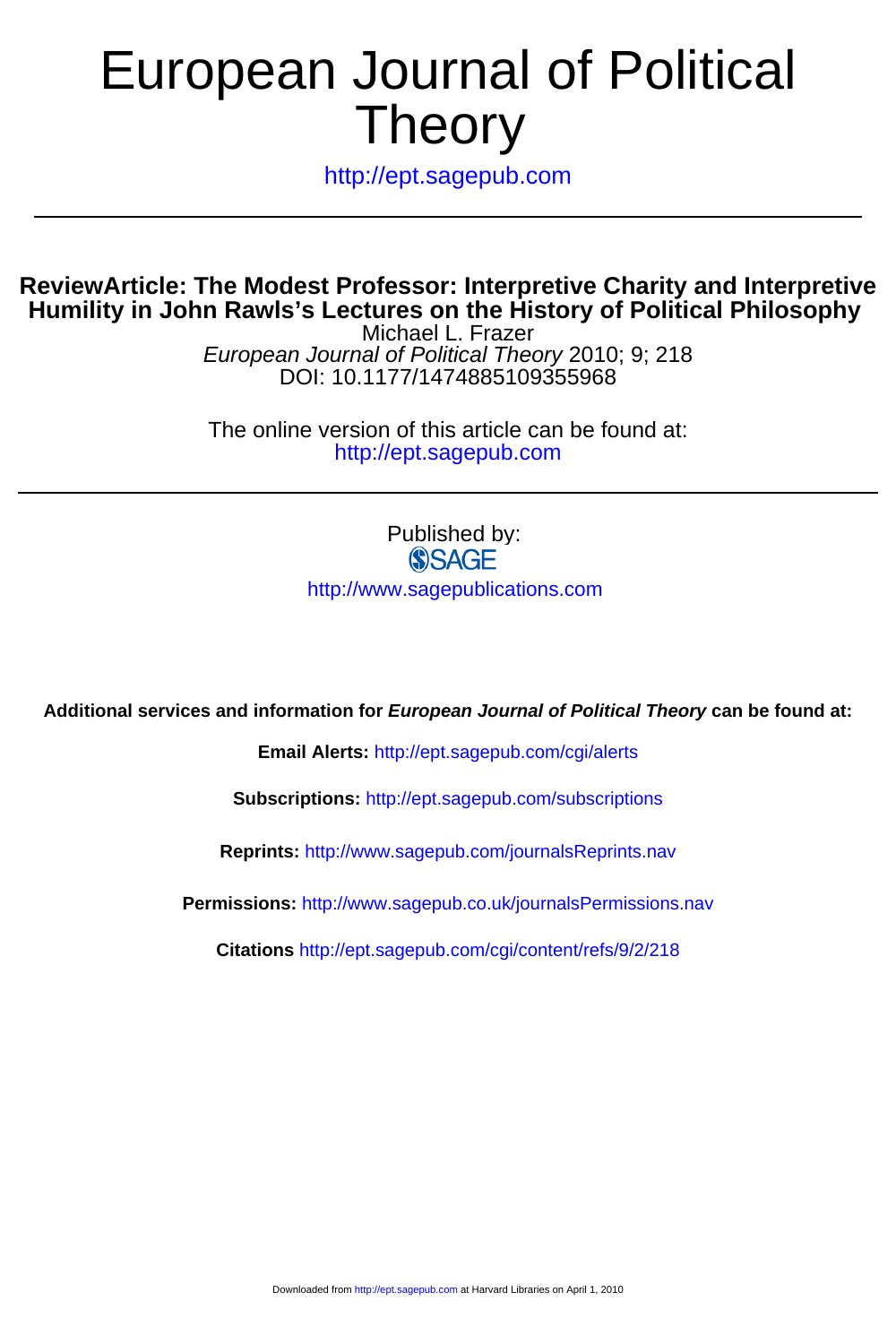# **The Modest Professor**  Interpretive Charity and Interpretive Humility in John Rawls's *Lectures on the History of Political Philosophy*



*European Journal of Political Theory* 9(2) 218–226 © The Author(s), 2010 Reprints and permission: http://www. sagepub.co.uk/journalsPermissions.nav [DOI: 10.1177/1474885109355968] http://ejpt.sagepub.com

**SSAGE** 

Michael L. Frazer *Harvard University*

**John Rawls** Lectures on the History of Political Philosophy. *Edited by Samuel Freeman. Cambridge, MA, and London: The Belknap Press of Harvard University Press*, 2007.

Given the extraordinary level of his philosophical achievements, John Rawls was by all accounts a remarkably modest man. Those who knew him personally recall Rawls's humility as perhaps his most characteristic trait. Part of the value of the recent publication of Rawls's *Lectures on the History of Political Philosophy*<sup>1</sup> – as well as the earlier publication of his *Lectures on the History of Moral Philosophy*<sup>2</sup> – is that those who did not have the privilege of knowing Rawls personally now have greater insight into his character as both a philosopher and a teacher. Rawls's personal modesty is evident throughout both these collections of lectures from his undergraduate courses at Harvard. One even begins to wonder whether such humility is appropriate for someone of Rawls's intellectual stature. Perhaps something more closely resembling Aristotle's greatness of soul would be called for: an accurate assessment of the superlative degree of one's excellence, and a proper contempt for one's inferiors. Steven B. Smith has even argued that Rawls's 'very modesty and lack of speculative curiosity are what exclude him from the ranks of the great philosophers'.<sup>3</sup>

Fortunately, few of us have to worry about the personal virtues appropriate to a philosopher of genius. Yet many of us teach undergraduate courses on the modern canon of modern political thought much like Rawls's own. Like Rawls, we offer lectures twice weekly on Hobbes, Locke, Rousseau, Hume, Mill and Marx – often concluding with Rawls's theory of justice as fairness, just as Rawls himself often did.<sup>4</sup> While it would be presumptuous for most contemporary philosophers to present their own works as canonical texts in an introductory course, it would be inappropriate for Rawls not to have done so. No amount of personal modesty would have justified depriving Rawls's students of the opportunity to learn about the most influential 20th-century theory of justice from the teacher best qualified to explain it to them.

This essay will focus, not on the role that Rawls's modesty played in the presentation of his own ideas, but on the role it plays in his interpretations of the other canonical texts under examination in his *Lectures on the History of Political Philosophy*. It argues that the personal

Contact address: Michael L. Frazer, Harvard University, Department of Government, 1737 Cambridge St., Cambridge MA 02138 USA.

218 Email: mfrazer@gov.harvard.edu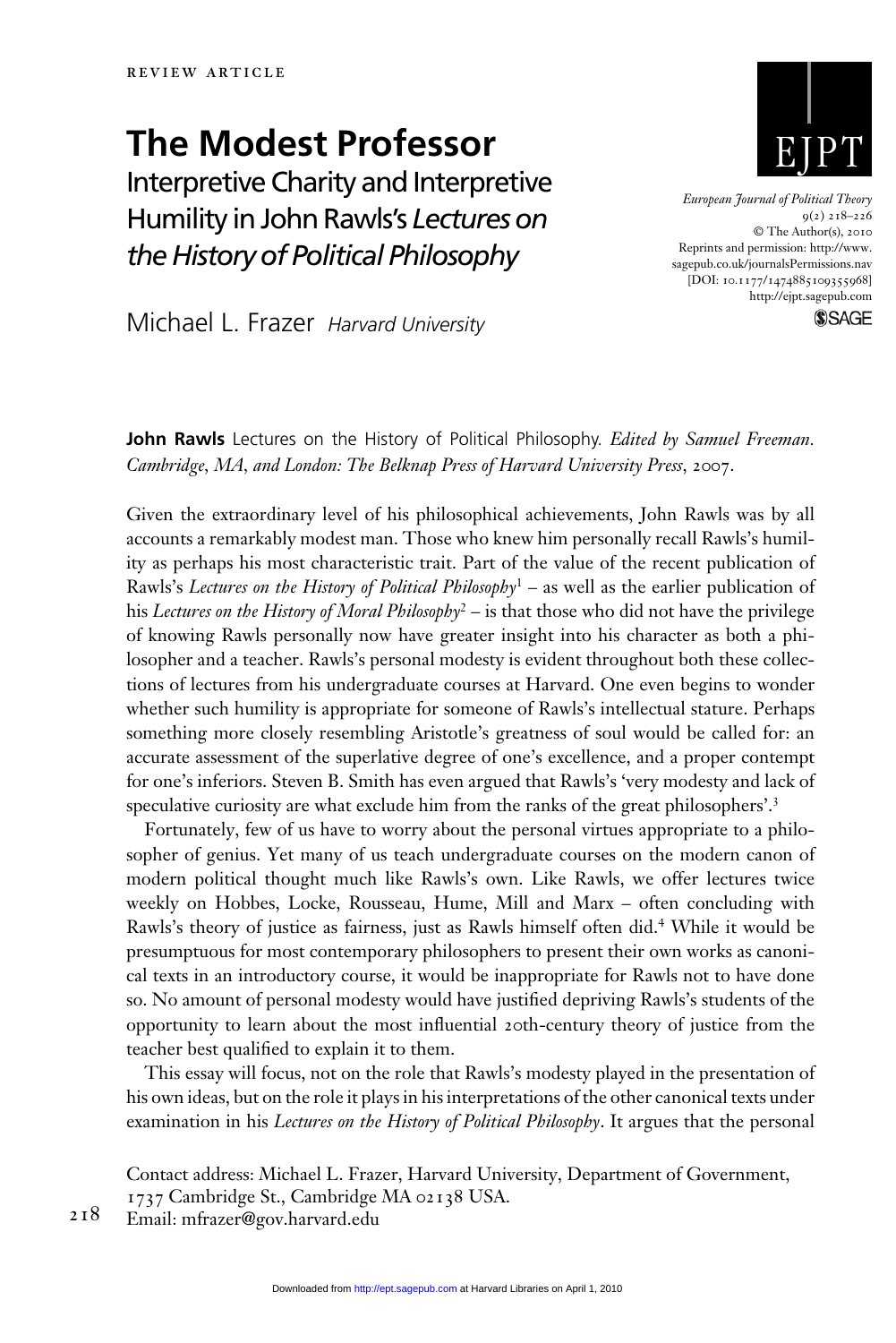virtue of humility stands in a complicated relationship with the preeminent hermeneutic virtue of interpretive charity: the principle (which Rawls repeatedly, explicitly endorses throughout his *Lectures*) that a text must always be read in its intellectually strongest form. Sometimes, interpretive charity is taken to imply that a text ought merely to be read in its most consistent form. Yet while this approach has the benefit of charitably reconstructing a text's meaning without appeal to any standards outside the work itself, mere consistency is neither necessary nor sufficient for philosophical excellence. Once can certainly argue that, while Bentham's utilitarianism was more consistent than that of J. S. Mill, Mill was the greater philosopher. Even when Mill is at his most inconsistent, his very contradictions reveal greater insight into the human condition than Bentham ever possessed. In order to make a judgment of this nature, however, we must appeal to an understanding of the human condition independent of the philosophical works under consideration.

When charitably interpreting the work of our intellectual inferiors – when grading our students' papers, for example – we can rightly import external standards of excellence from our own knowledge of the matters under discussion, since our understanding of these subjects is greater than that of the author. Our goal will then be to read the text in a way that brings its views as close as possible to these external standards. This approach to charitable interpretation, however, is inappropriate when interpreting the work of those whose wisdom is greater than our own, and Rawls repeatedly insists that canonical philosophers must be interpreted under the assumption that they are more intelligent and insightful than their interpreters. His insistence on this second hermeneutic virtue – which can be termed 'interpretive humility' – severely complicates the activity of charitable interpretation. I will not attempt to reconcile the conflicting demands of interpretive charity and interpretive humility within the narrow confines of this essay. My argument is simply that, despite his commitment to interpretive humility in principle, Rawls often adopts a mode of interpretive charity which reveals a lack of interpretive humility in practice. Yet this thesis is not meant to accuse Rawls of a lack of humility as such. To the contrary, it is Rawls's great personal and political-philosophical humility which often leads him to practice an insufficient degree of interpretive humility.

#### **\***

In his editor's foreword to the *Lectures*, Samuel Freeman includes significant selections from an unpublished piece by Rawls entitled 'Some Remarks about my Teaching'.<sup>5</sup> Here, Rawls explains that he always had two goals in mind when teaching canonical authors. The first 'was to pose their philosophical problems as they saw them, given what their understanding of the state of moral and political philosophy then was' (p. xiii). His second goal was always 'to present each writer's thought in what I took to be its strongest form. I took to heart Mill's remark in his review of [Alfred] Sedgwick: "A doctrine is not judged at all until it is judged in its best form"' (p. xiii).<sup>6</sup> Rawls discusses both of these goals repeatedly throughout his lectures.

In the introduction to his lectures on Locke, Rawls discusses the first of his two goals using a quote from R. G. Collingwood which is also cited in the 'Remarks', 'The history of political theory is not the history of different answers to one and the same question, but the history of a problem more or less constantly changing, whose solution was changing with it' (pp. xiii and 103).<sup>7</sup> Rawls thinks that Collingwood exaggerates somewhat. There are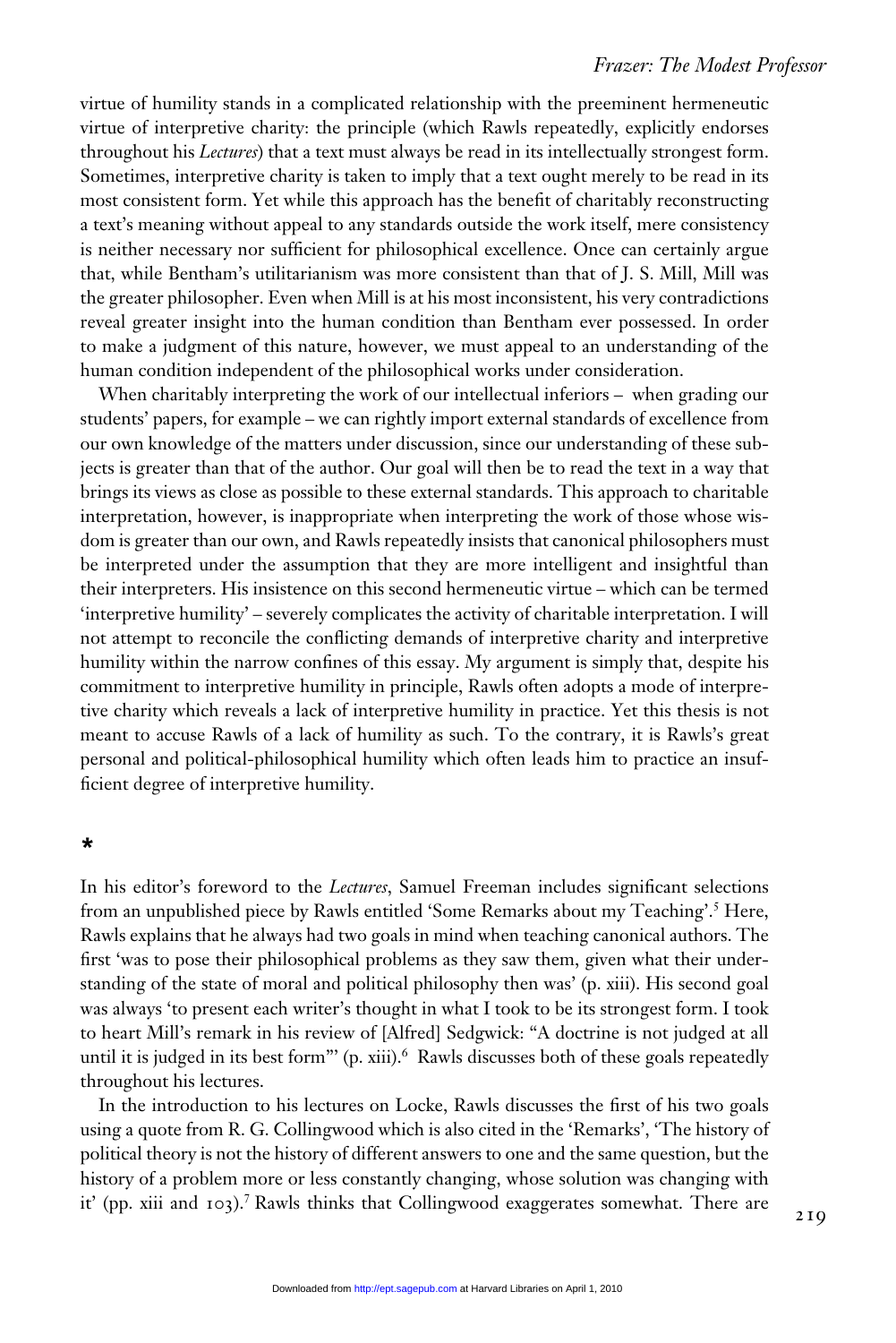certain basic, permanent questions of political philosophy, 'but these questions, when they come up in different historical contexts, can be taken in different ways and have been seen by different writers from different points of view, given their political and social worlds and their circumstances and problems as they saw them' (p. 103).

It might be thought that this acknowledgment of the importance of historical context would make Rawls a fellow-traveler of the intellectual historians of the so-called 'Cambridge School'. As Michael Zuckert has argued, however, 'After reading Rawls's *Lectures*, nobody would rank him among those scholars of the history of philosophy who singlemindedly attempt to reproduce the context of a given thinker's philosophic activity down to the most minute minutiae (I will name no names).' Zuckert explains that 'Rawls avoids reducing philosophers to their historical context because he approaches past texts with a philosophic aim.'<sup>8</sup>In looking at a text like Hobbes's *Leviathan* or Locke's *Second Treatise*, Rawls insists that the goal is not to understand the text as an outmoded artifact of its time and place. Instead, as he tells his students, 'You must try to interpret it in the best and most interesting way ... Otherwise, I think it is a waste of time to read it, or to read any of the important philosophers'  $(p, 52)$ . Far from presenting the imperative to understand an author's work in its historical context as an end in itself, Rawls presents the first of his two goals as a means to the achievement of this second goal, the goal of interpretive charity. When we 'try to think ourselves into each writer's scheme of thought, so far as we can, and try to understand their problem and their solution from their point of view and not from ours … it often happens that their answers to their questions strike us as much better than we might otherwise have supposed' (p. 103).

Zuckert argues that Rawls's approach is surprisingly close to that of Leo Strauss in this regard. Like Strauss, Rawls 'is not afraid to learn from as well as to learn about the philosophers of the past'.<sup>9</sup> Just as this places Rawls at a considerable distance from the Cambridge contextualists, so too does it place him far from the school of analytic philosophers who consider philosophy a progressive discipline on the model of a natural science, and who therefore see Hobbes and Locke as no more relevant for the practice of philosophy today than Hippocrates and Galen are for the practice of biology. It was evident long before the publication of his two volumes of lectures that Rawls did not take this view, given the explicitly acknowledged debts which all of Rawls's works owe to many of the most prominent figures in the political-philosophical canon. The lectures serve to confirm just how much Rawls relies on the insights of his predecessors. Here, Rawls appears not only as a teacher but also as a fellow-student of the canon alongside his undergraduates. 'We learn moral and political philosophy, and indeed any other part of philosophy, by studying the exemplars', he explains (p. xiv). The study of our philosophical exemplars can be enriched by examining their historical context, but historical questions are ultimately subservient to philosophical ones. Using canonical texts to help answer philosophical questions, in turn, requires a strong principle of interpretive charity – an insistence on always reading these texts so as to render them as philosophically compelling as possible.

**\***

If interpretive charity is indeed the primary virtue necessary when studying the great philosophical works of the past, the obvious question is what hermeneutic methods this virtue properly entails. Unsurprisingly, Rawls never takes interpretive charity to the extremes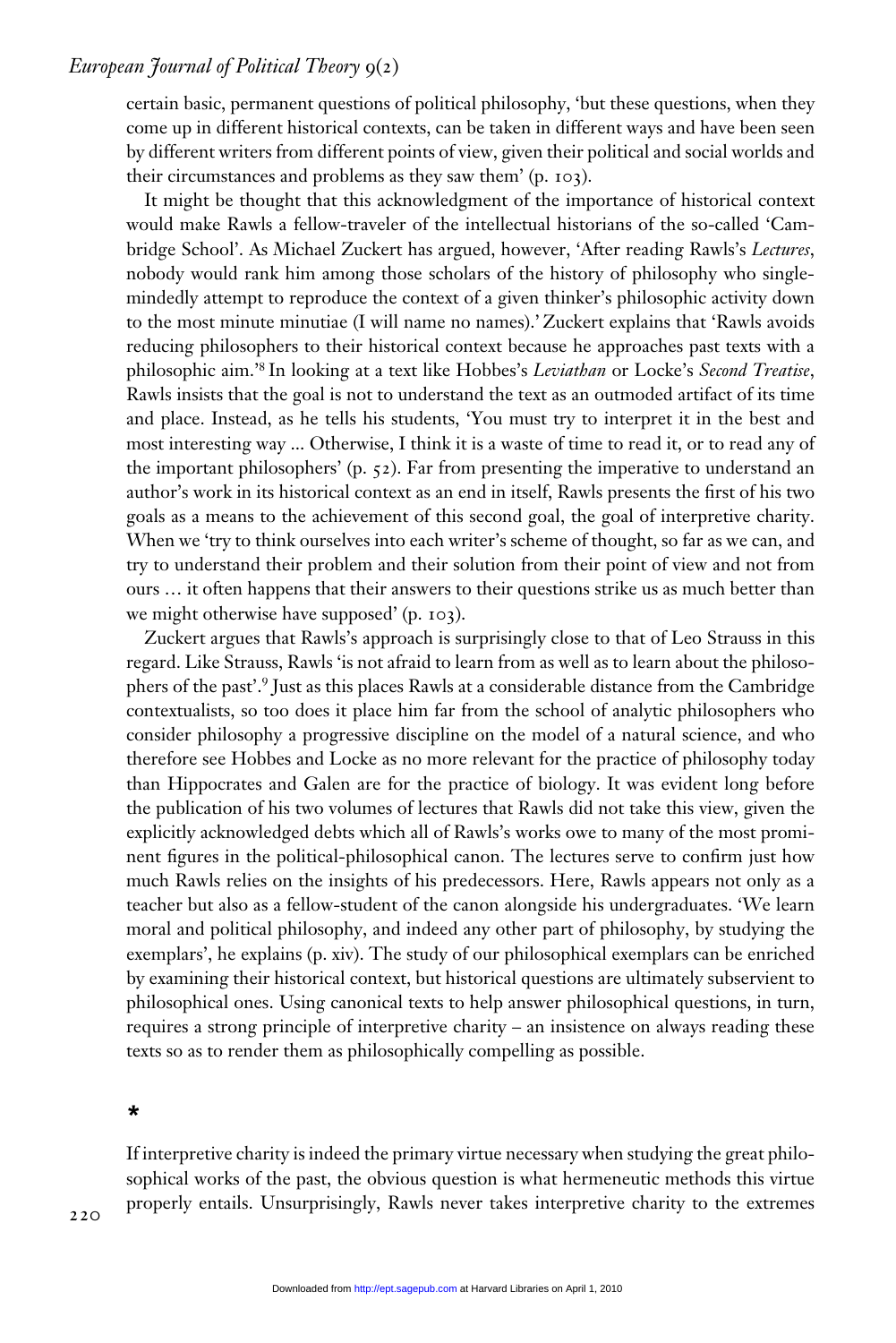often associated with the Straussian school, under which every seeming contradiction in a canonical text must be assumed to be intentional, and hence a possible key to a deeper truth. Rawls is happy to acknowledge that even the greatest philosophical works may contain 'little mistakes and slips … They don't matter and we can fix them up. But fundamental errors at the very bottom level: no. That we should regard as very implausible, unless it turns out to our dismay that there is no other alternative' (p. 268).

Often, the appearance of 'fundamental errors' in a text involves apparent contradictions among its basic premises. Rawls feels it is his responsibility to read the text in a way that resolves these contradictions, even if doing so goes against its most obvious, superficial meaning. For example, Rawls argues that interpretive charity requires a 'wide' interpretation of Rousseau's conception of *amour-propre* – under which a certain form of *amour-propre* is natural and proper – rather than the more obvious 'narrow' interpretation under which *amour-propre* is always 'unnatural and perverted'. This is because choosing the narrow interpretation of *amour-propre* over the wide interpretation would lead us 'to say foolish things about Rousseau, such as that he is a dazzling though confused and inconsistent writer' (pp. 198–200).

 If this drive to resolve contradictions is taken too far, however, it can lead us away from the text entirely. Even as he strives to present the works of canonical authors purged of all 'fundamental errors', Rawls nonetheless insists that a proper interpretation of a work does not elaborate on what a text ideally should have said, but what it in fact does say (p. xiii). The danger of departing too far from the text is greatest if the 'fundamental errors' which we may find in a work are understood to include not only internal contradictions, but also failures to correspond to the truth of things as we understand it. As was already mentioned, the imposition of such external standards on a text is inappropriate when it is the work of our intellectual superiors, and Rawls's modesty convinces him that the authors of the canon are indeed his superiors.

The hermeneutic assumption that the canonical authors under consideration are one's intellectual superiors has been termed 'interpretive humility'. Interpretive humility in this sense must be distinguished from a number of other forms of humility. First, it must be distinguished from personal modesty, from the overall attitude one takes to one's general degree of individual excellence. To be sure, there is an elective affinity between personal and interpretive humility; Rawls himself certainly presents his commitment to the latter as an outgrowth of the former. Yet even the greatest egotists can force themselves to consider a text under consideration as the work of their intellectual superior, if only as a working assumption that is unlikely to prove true in reality.

Interpretive humility in my sense must also be distinguished from another virtue which might rightly be termed interpretive humility: modesty with regard to one's abilities as an interpreter, and hence from humility with regard to the possibility that one's interpretations of texts are accurate. It should be noted that Rawls showed great humility in this regard as well as in so many others. Throughout his lectures Rawls repeatedly admits, 'I am never altogether satisfied that what I say about these books is correct' (p. 34). Rawls is surely to be praised for this form of modesty, which is an appropriate reaction to the fact of human fallibility. We may even take a certain pride in the proper acknowledgment of our own intellectual imperfection. One imagines that Rawls might have done so when contrasting his own attitude on these matters with that of J. S. Mill, whom he criticizes for being 'untroubled by self-doubt, even when the most intricate questions are being discussed' (p. 253).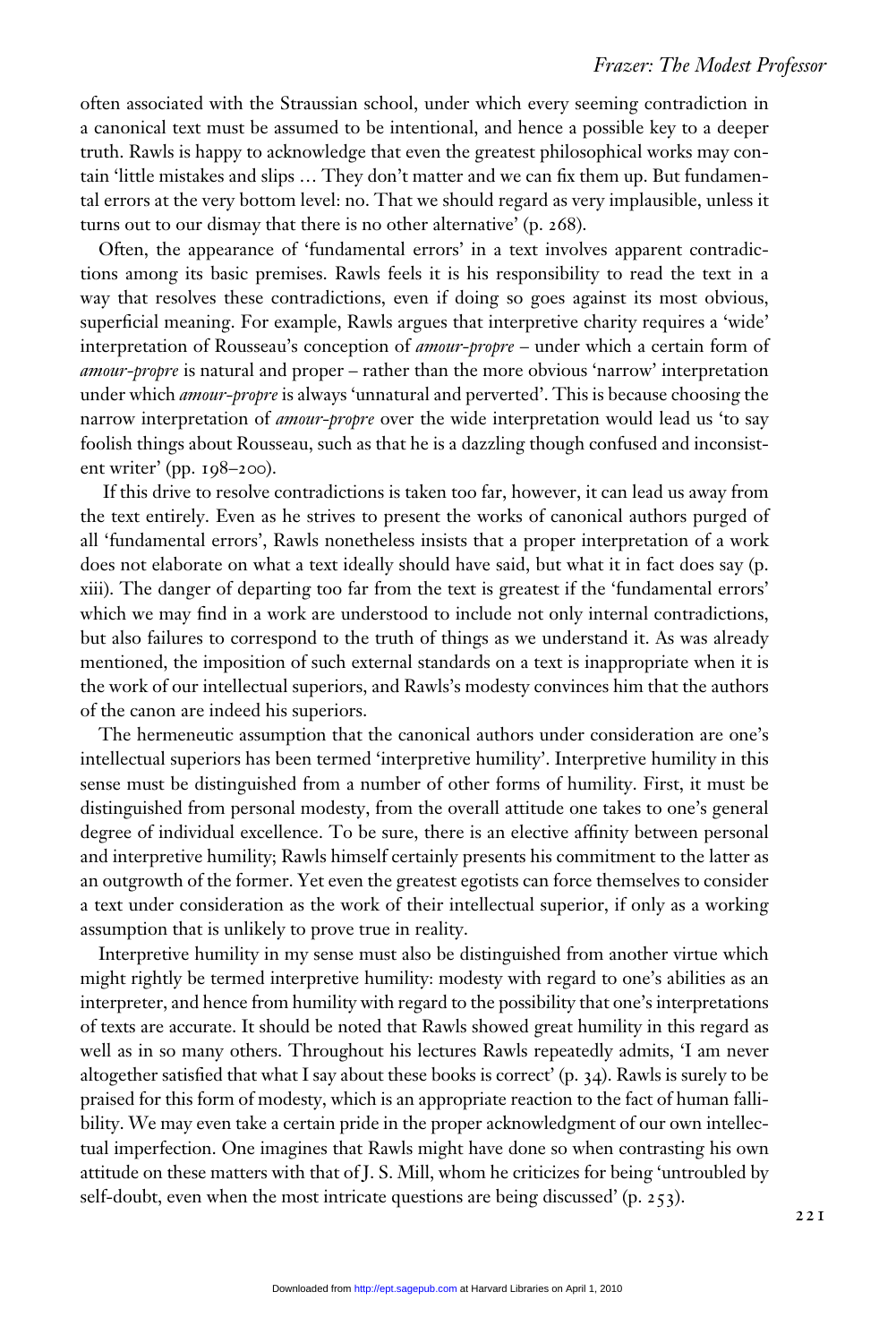Most importantly, interpretive humility should not be confused with what might be termed political-philosophical humility, humility with regard to the importance of political philosophy. Again, there is an elective affinity between this form of humility and personal modesty, but there is no necessary connection. Modest political philosophers are likely to take a modest view of political philosophy, but it is always possible that they think very highly of their profession while nonetheless thinking they themselves rank rather low as practitioners of such a noble calling. Clearly, however, Rawls is as modest with regard to the importance of his vocation as he is with regard to his personal abilities as a practitioner of it.

Political-philosophical humility itself can take at least two distinct but related forms, and Rawls displays both of them throughout the *Lectures*. First, political-philosophical humility can involve a modest appraisal of the political role of philosophers and the political authority of their conclusions. In his introductory lecture on the nature and purposes of political philosophy, Rawls writes:

Political philosophy has no special access to fundamental truths, or reasonable ideas, about justice and the common good, or to other basic notions. Its merit, to the extent it has any, is that by study and reflection it may elaborate deeper and more instructive conceptions of basic political ideas that help us to clarify our judgments about the institutions and policies of a democratic regime. (p. 1)

It should then come as no surprise that, in Rawls's view, philosophy can make no rightful claim to political authority in a democratic society. This is the case even when we take a rather modest view of what political authority may entail, even if by authority we mean not a formal legal standing but merely a high cultural status (p. 2). Rather than believing it to hold even this most modest form of cultural authority, Rawls concludes that political philosophy 'has a not insignificant role as part of general background culture in providing a source of potential political principles and ideals' (pp. 6–7).

A second, related form of political-philosophical humility can involve a modest appraisal of the appropriate intellectual ambitions of political philosophy. This second form of political-philosophical humility is familiar as the defining characteristic of *Political Liberalism*  and Rawls's other later works, in which he presents the theory of justice as fairness as 'political not metaphysical'. Rawls here argues that political philosophy cannot and must not address the most basic questions of the human condition, since it must present principles justifiable on the basis of 'public reason', drawing on principles 'familiar from the public political culture of a democratic society and its traditions'.<sup>10</sup> A truly political philosophy should prove acceptable to all reasonable people in a democratic society, even though they are divided in their beliefs on the fundamental questions of theology and metaphysics which are traditionally thought necessary to ground ethical norms. Such a political philosophy may very well succeed in achieving its modest goals, but only at the expense at bracketing the most important questions of political existence. Much can be said both for and against this distinctively Rawlsian version of political-philosophical humility, but a vast literature on the subject already exists. It seems prudent to adopt Rawls's own strategy of bracketing such important if difficult questions, at least for purposes of this essay.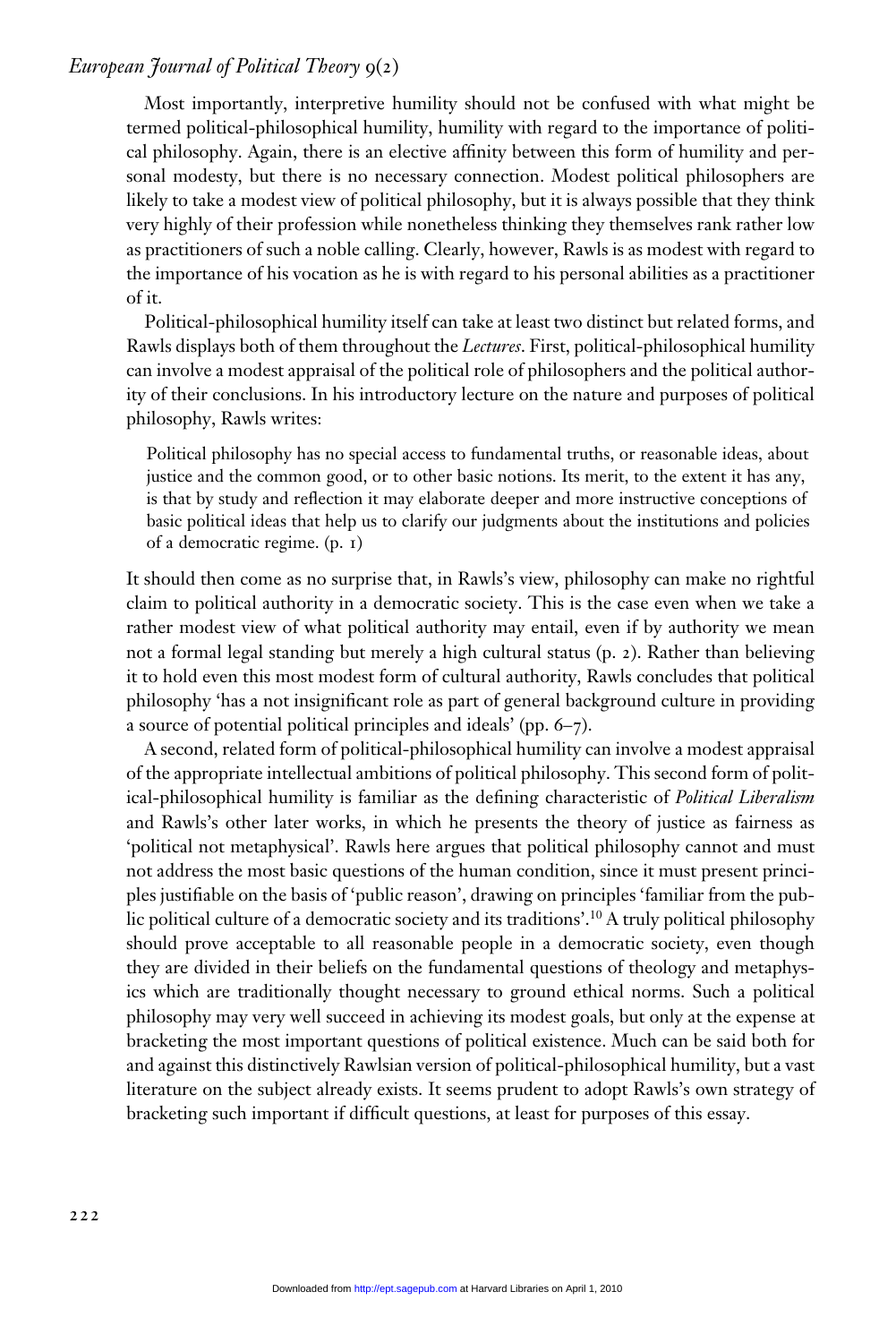Despite the strong elective affinities among all the forms of humility discussed, interpretive humility and political-philosophical humility can come into genuine conflict with one another. This is likely to occur when the interpreter and the author being interpreted differ sharply on the proper intellectual and political role of political philosophy. Interpreters who are deeply humble with regards to political philosophy cannot help but believe that theirs is the correct appraisal of the vocation. Even if they are committed to the assumption that the authors they interpret are more intelligent than they are, this commitment will weaken when they consider the foolishness of philosophical hubris, and the wisdom of their own philosophical humility. They will then be forced to choose between interpretive charity and interpretive humility, between rejecting the authors being interpreted as foolishly hubristic or doing violence to their work by imposing foreign standards of politicalphilosophical humility onto their immodestly ambitious works.

This is precisely the dilemma which Rawls faces throughout his lectures. As Steven B. Smith has observed, none of the authors whom Rawls discusses ('with the possible exception of Hume') share his modest conception of political philosophy. Instead, Smith insists, 'they were all "untimely" philosophers in Nietzsche's sense of the term, setting out not to rationalize but to challenge the dogmas and preconceptions of their age'.<sup>11</sup> The fact that these authors so clearly reject political-philosophical humility makes it difficult for Rawls to present the texts he discusses with both interpretive charity and interpretive humility.

Consider Rawls's position on whether Hobbes's political theory can be described as exhibiting the second of the two forms of political-philosophical humility discussed, if it can qualify as 'political, not metaphysical'. Rawls's argument that Hobbes's positions on politics are separable from his positions on religion is certainly a plausible, if nonetheless controversial reading. 'The whole order of Hobbes's expositions seems to imply that the *secular structure and content* of his doctrine is regarded by him as basic', Rawls reasons. 'If theological presuppositions were *fundamental*, he would, it seems, have started with them' (p. 39; emphasis in original). Yet not only does he present Hobbes's political philosophy as a 'secular system' wholly separable from his theology; Rawls also presents it as separable from Hobbes's materialist scientific method. According to Rawls, Hobbes's politics 'doesn't show any signs of actually having been thought out and derived on the basis of mechanical principles of materialism, the so-called method of science' (p. 29). Yet while Rawls is correct to note that theological questions are reserved for the concluding sections of *Leviathan*, Hobbes's masterwork undeniably begins with a thoroughly materialist account of human nature, one which Hobbes explicitly presents as the source of the premises from which his political conclusions are derived.

Rawls explicitly defends his 'political, not metaphysical' reading of Hobbes on grounds of interpretive charity. He is concerned that certain elements in Hobbes's moral and political psychology may appear inconsistent or implausible when interpreted as claims about the true constitution of human nature. If Hobbes is an appropriately modest political philosopher, however, his theory of human nature need not be wholly accurate, but only 'accurate enough to represent the major influences on human conduct in the kinds of social and political situations he is concerned with'. His theory need not be true full-stop, but only 'true enough to model some of the major psychological and institutional forces that influence human behavior in political situations' (p. 51). Yet such humble ambitions seem more in keeping with Rawls's conception of political philosophy than with that of Hobbes,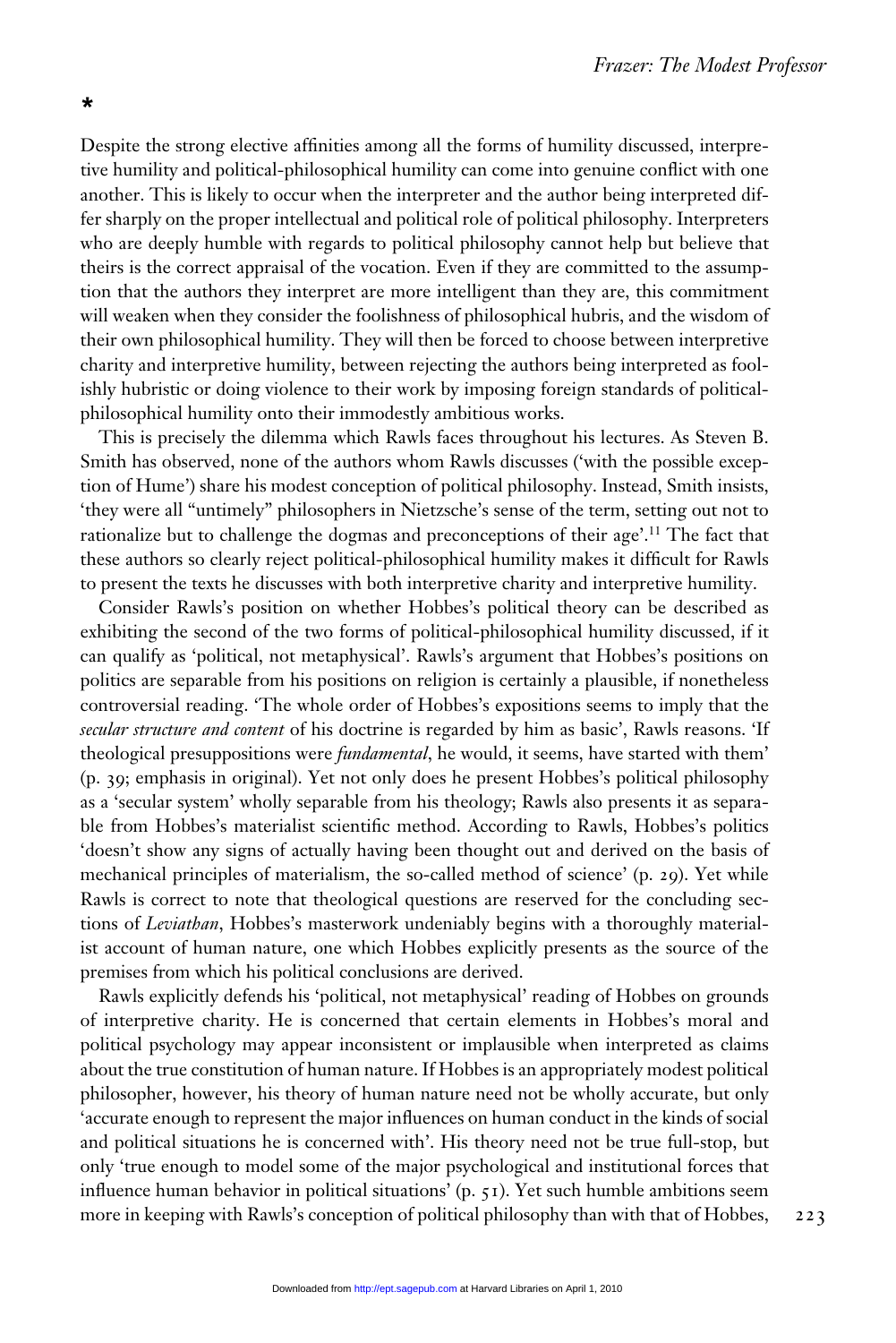who is typically understood to have thought that the truth of his political theory gave it a unique claim to authority in structuring human societies. This is not to say that Rawls's interpretation of Hobbes is incorrect; here is hardly the place to begin a debate on the true meaning of *Leviathan.* It is enough to conclude that the real virtue of interpretive charity, when combined with strong political-philosophical humility but an insufficient degree of interpretive humility, certainly might lead an interpreter awry.<sup>12</sup>

It must be said in his defense that Rawls does not always impose his distinctive version of political-philosophical humility on all the authors he interprets, insisting that their political views are wholly separable from both their religious and their metaphysical views. Rawls observes that this is certainly not the case with Locke, whose conception of natural law rests on unambiguously theological premises, and 'contains a conception of justification distinct from the conception of public justification in justice as fairness as a form of political liberalism' (p. 112). Rawls repeatedly emphasizes Locke's theological foundations, a subject which he argues 'deserves emphasis because Locke is often discussed apart from his religious background' (p. 121).

Yet the primary theme of Rawls's lectures on Locke is not the theological grounding of Locke's political philosophy. Instead, it is the question of why, although 'there are ideas of liberty and equality in Locke that can provide much of, though perhaps not all of, the basis of a conception of what we would regard as a just and equal democratic regime'  $(p. 151)$ , Locke nonetheless accepts what Rawls calls a 'class state'. This is a regime in which there are not merely significant inequalities in resources, but in which these material inequalities translate directly into political inequalities through a property qualification for suffrage. Since Locke accepts the legitimacy of a 'class state', Rawls argues that those of us committed to a deeper form of equality must ultimately conclude that Locke's political theory 'is not well framed for our purposes'. Yet Rawls believes historical contextualization can come to the aid of interpretive charity in such situations. To conclude that Locke's theory is insufficient for us today is not to criticize Locke, 'since as Collingwood would say, our problems are not his problems and they call for different solutions' (p. 155).

Perhaps Rawls could have said something similar about Locke's religious and metaphysical positions. Although appropriate in Locke's own highly religious era, such foundational views may be inappropriate in our own religiously and philosophically pluralist age, which calls for a higher degree of political-philosophical humility. The problem with such contextualization, however, is that it implies there is less that we can learn from Locke today than we might otherwise have believed. Even if Rawls's position does not amount to a criticism of Locke as such, it does seem to compromise his commitment to a strong form of interpretive charity.

#### **\***

It is unclear how the tension between interpretive charity and interpretive humility can be negotiated successfully, and the fact that Rawls does not always do so in his *Lectures on the History of Political Philosophy* is no argument against the importance of the volume. If nothing else, these lectures are, in the words of J. B. Schneewind, 'a perfect treasurehouse of material for understanding how Rawls saw the relation of his own work to that of his predecessors'.<sup>13</sup> Even if they did not share his political-philosophical humility, each of the authors under discussion made a real contribution to Rawls's formulation of justice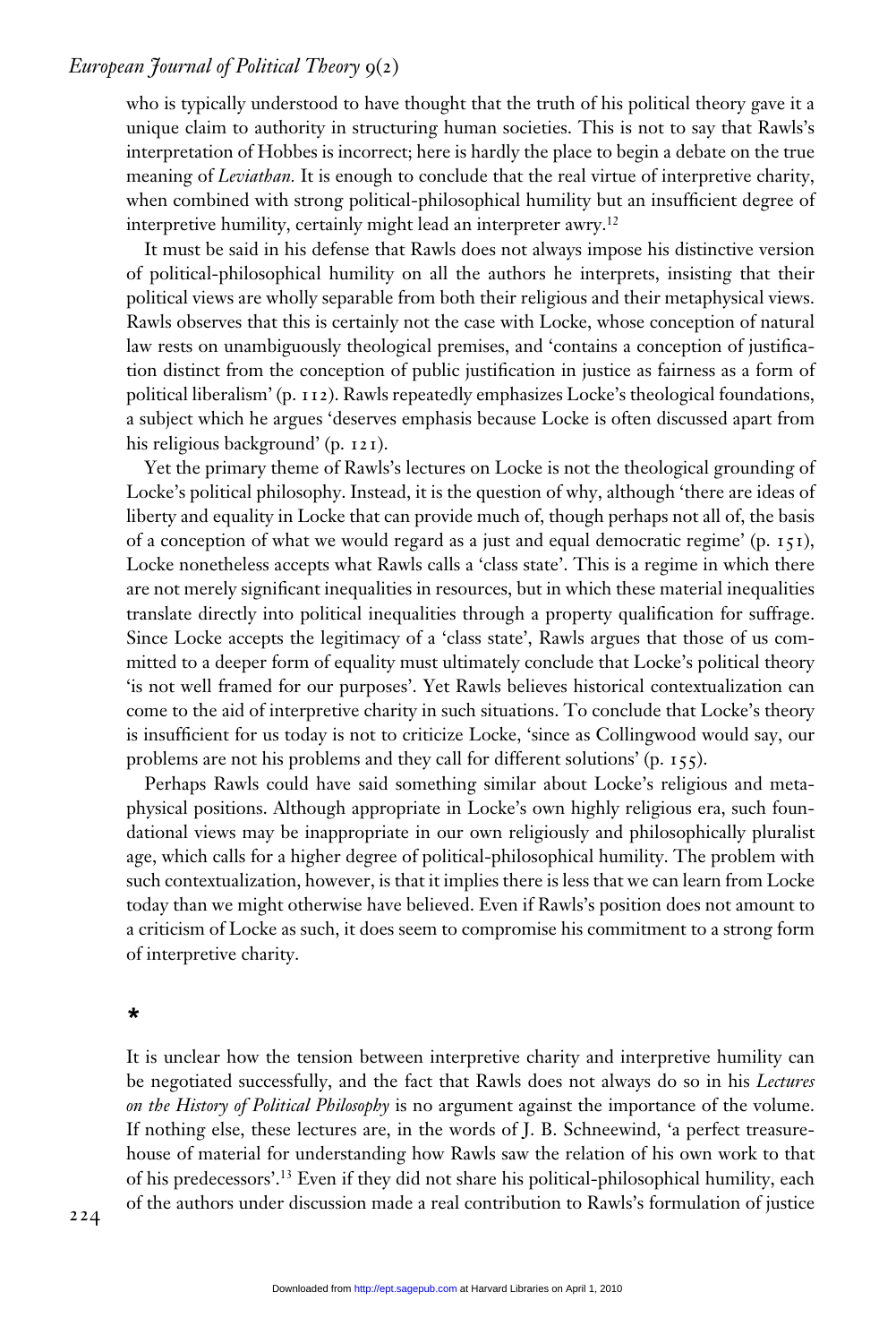as fairness, and he explicitly explains the contribution of each. Since Rawls's own views owe so much of their formulation to those of the authors he interprets, even when Rawls seems to impose his views on them, the violence done to the text is never that great. When one is interpreting philosophical positions with a strong affinity to one's own, the tension between interpretive charity and interpretive humility is considerably mitigated.

Since Rawls has always made his debt to the main figures of the political-philosophical canon clear, his lectures are particularly valuable when they discuss more marginal authors and the role they played in the development of Rawls's philosophy. In addition to the lectures on Hobbes, Locke, Hume, Rousseau, Mill and Marx which were standard parts of Rawls's course, the *Lectures on the History of Political Philosophy* also includes an appendix with lectures on Henry Sidgwick and Joseph Butler. The former author was occasionally included in Rawls's course on the history of political philosophy, while the latter was included at least once in his course on moral philosophy. Rawls's idiosyncratic inclusion of these authors in his otherwise typical syllabi is telling. In his editor's foreword, Freeman explains that Rawls thought Sidgwick gave his students a better appreciation of classical utilitarianism – the doctrine which Rawls always felt provided the best contrast and strongest alternative to his own – while also providing a clear, systematic method for moral philosophers today to emulate. The fact that, according to Freeman, Rawls considered Butler 'among the major figures in modern moral philosophy' (p. xi) is even more unexpected, and hence more illuminating. Rawls's lectures on Butler focus on how our moral commitments can be seen as essential outgrowths of human beings' non-egoistic nature.

The lectures on Butler help flesh out one of the main themes of Rawls's lectures on Mill. Here, Mill's utilitarian defense of something quite akin to Rawls's own theory of justice is seen to depend 'on a quite specific human psychology'. Rawls admits that 'we may think it better for a political conception of justice to be more robust in its principles and to depend, so far as possible, only on psychological features of human nature more evident to common sense' (p. 269). At the same time, however, he admits that 'all moral doctrines depend on their underlying moral psychology', Rawls's own theory of justice as fairness included (p. 313). If any still thought that Rawls's political philosophy was an essentially Kantian project seeking to determine moral principles a priori, wholly independent of the empirical facts of human psychology, then the publication of the *Lectures* should put this interpretation to rest once and for all.<sup>14</sup>

One only wishes that Rawls provided interpretations of more canonical philosophers outside the utilitarian and social contract traditions, including pre-modern and post-modern thinkers with philosophical methodologies and substantive moral positions radically at odds with Rawls's own. The tension between interpretive charity and interpretive humility would have been very great in a discussion of these anti-liberal and anti-democratic philosophers. Perhaps that is part of the reason Rawls chose not to discuss them. It is not that Rawls had a low opinion of these authors. Quite the opposite; Rawls acknowledges that Aristotle stands alongside Kant as a philosopher whose ethical works are 'in a class by themselves' (p. 162), and St Augustine stands alongside Dostoevsky as one of the two great 'dark minds in Western thought' (p. 302). Another 'dark mind' excluded from Rawls's syllabus is Nietzsche, although Rawls acknowledges Nietzsche as a 'great stylist' whose 'works do not belong to political philosophy, though his views certainly bear on it' (p. 192).

The closest Rawls comes to a full treatment of views radically opposed to his own is in his lectures on Marx. Characteristically, however, Rawls begins these lectures by insisting